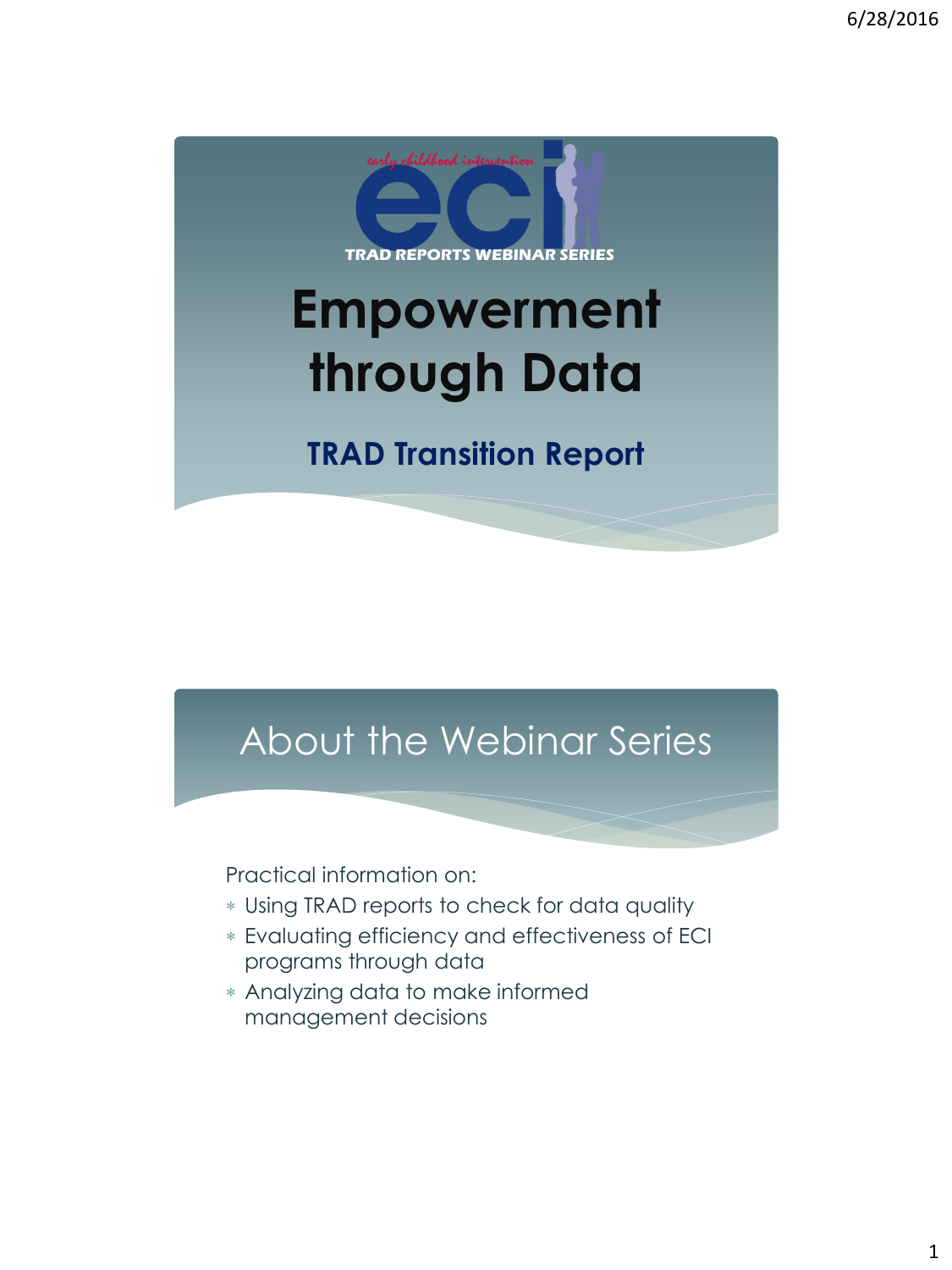### Companion Screencasts

- One screencast for each TRAD report
- Short (3-5 minute) pre-recorded screencasts
- Screencasts show and explain the content of each report, not analysis
- Webinars assume some familiarity with the reports and will focus on analyzing the data
- For those unfamiliar with a report, viewing the screencast prior to the webinar is recommended



TRAD is updated **each night** so that it contains the most current data entered into TKIDS.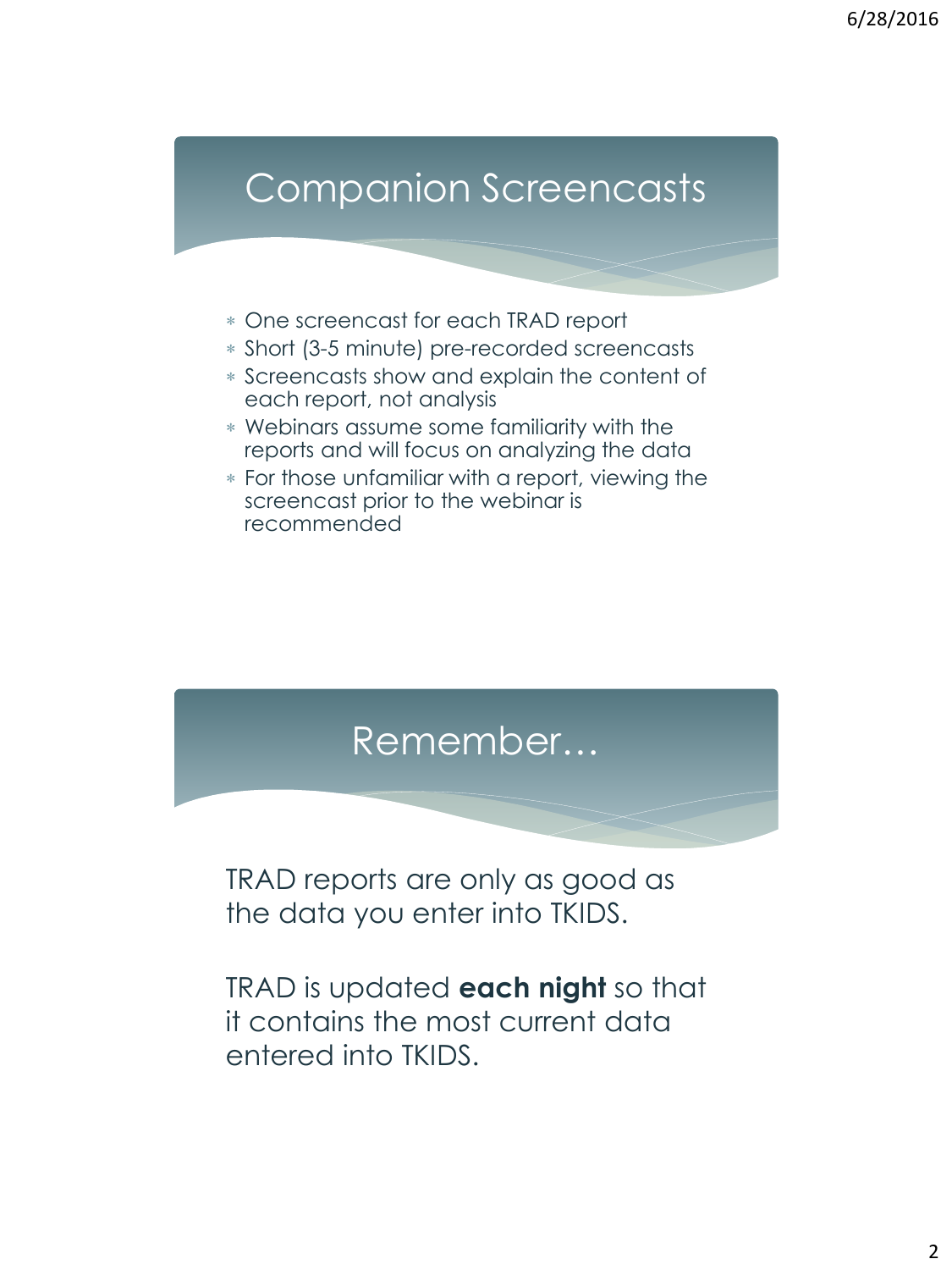# TRAD for Supervision

Analysis not just for Program Directors

Supervisors should use these reports and provide information to staff

New 90 day timeline reminder in the Transition TRAD report



All children who were in ECI comprehensive services at any time during the date range selected and who were at least two years old as of the last day of the final month selected for the report (i.e., their second birthday is on or before the last day of the latest month displayed on the report).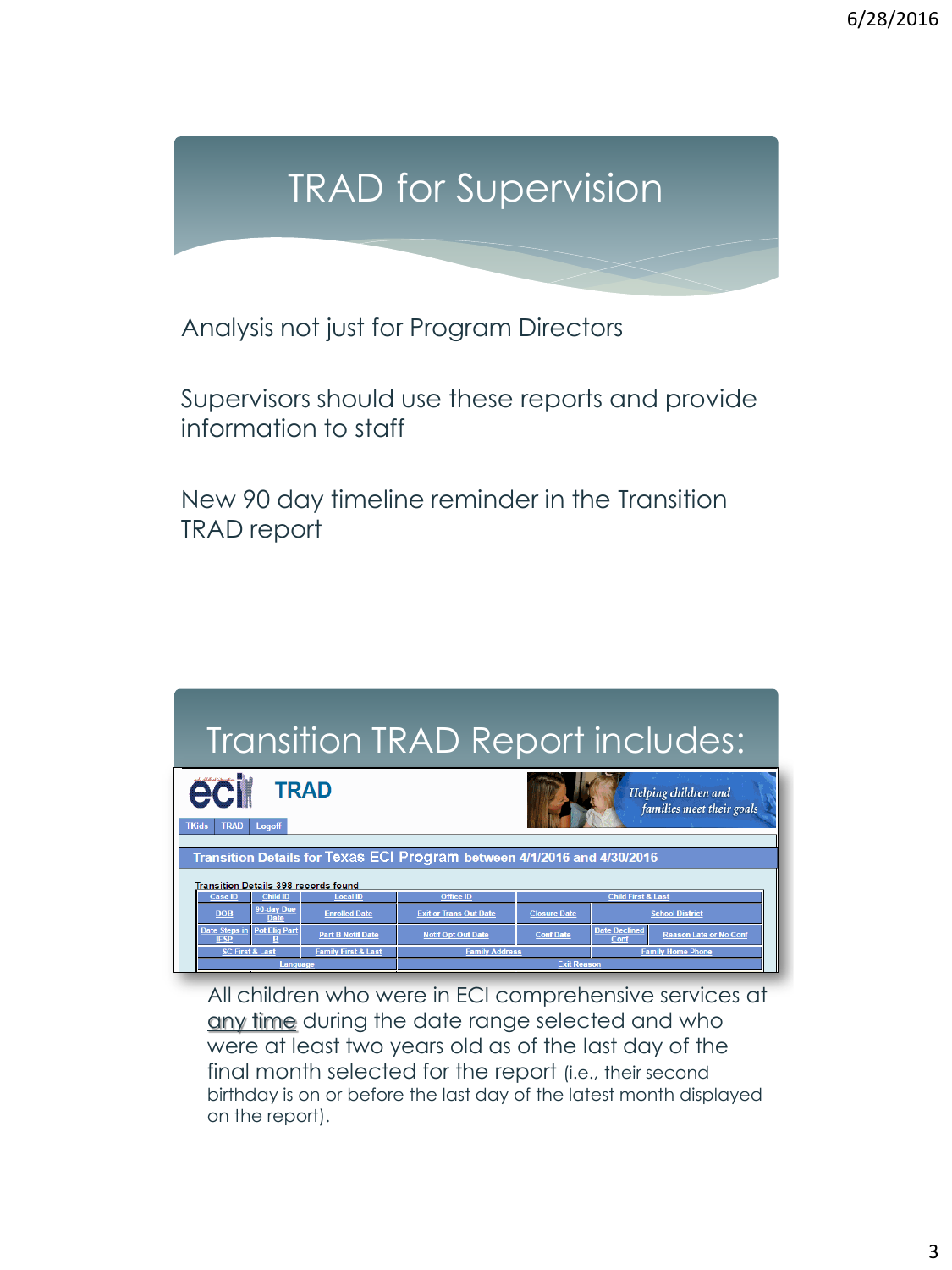# Transition TRAD Report

Utilize the report to:

evaluate or coordinate timely transition planning to support a child's transition to school and other appropriate community services by the 3rd birthday.

Does the child have an IFSP with transition steps and services?

|  | <b>Transition Steps</b> |
|--|-------------------------|
|  |                         |

TRAD transition includes:

Utilize the report to:

evaluate or coordinate timely transition planning to support a child's transition to school and other appropriate community services by the 3rd birthday, including notification to the Local Education Agency (LEA), if the child is potentially eligible for Part B.

Part B Potential Eligibility/Notification

s child potentially eligible for Part B? ' Date of notification to Part B: Date of parent opt-out of notification:

Date added to IFSP: \*

 $\boxed{\circ}$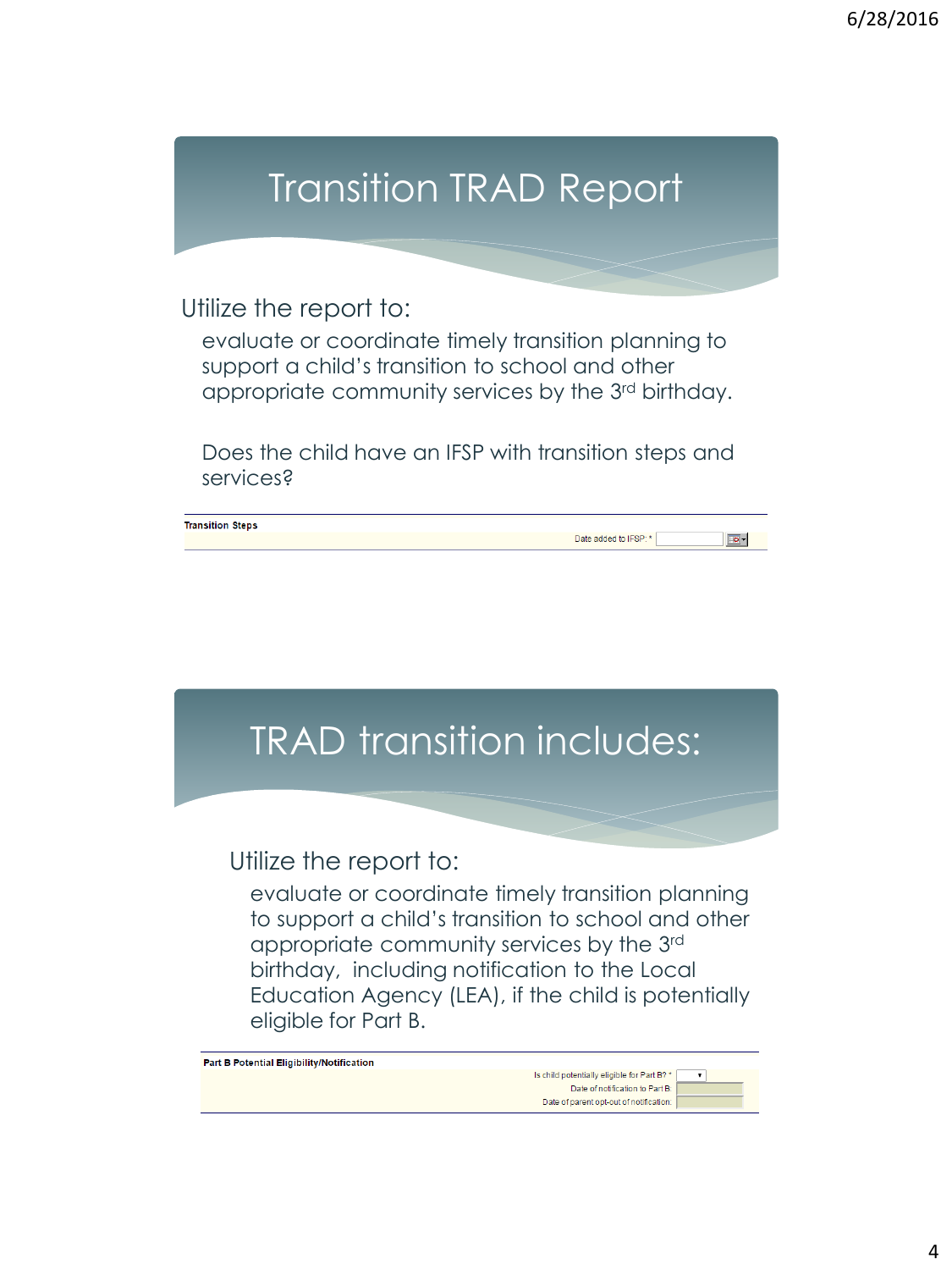## TRAD transition includes:

#### Utilize the report to:

evaluate or coordinate timely transition planning to support a child's transition to school and other appropriate community services by the 3<sup>rd</sup> birthday.

Transition conference:

- LEA representative (if child potentially eligible for Part B)
- Community representatives

| <b>Transition Conference for Part B</b>                                              |                                   |                      |
|--------------------------------------------------------------------------------------|-----------------------------------|----------------------|
|                                                                                      | Date of the Conference:           | $\overline{\bullet}$ |
| If conference occurs after parent originally declined, both dates should be entered. |                                   |                      |
|                                                                                      | Date Parent Declined Conference:  | $\boxed{\circ}$ .    |
|                                                                                      | Reason for Late or No Conference: |                      |
|                                                                                      |                                   | Save                 |

# Verifying Accuracy of Data

Follow required timelines

 No earlier than 27 months – no later than 90 days before 3rd birthday

Review opt out and parent decline dates

Compare Transition activities and Exit reasons

 Do exit reasons match information in the Transition report?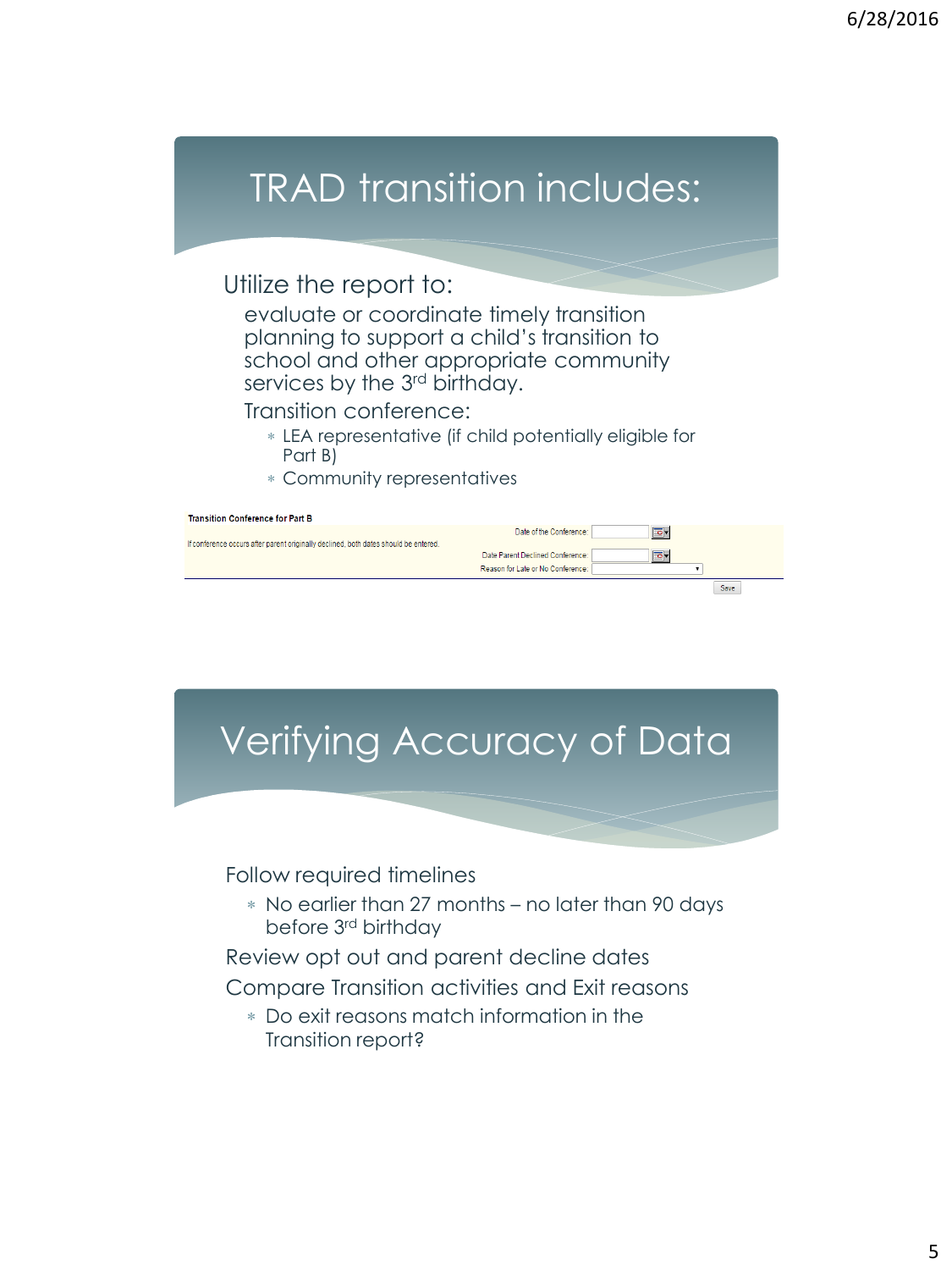### Missing Data/Missing Timelines

What are the common reasons attributed to not meeting the timelines?(e.g. family circumstances causing delays in conference, potentially eligible for Part B, etc.)

Is this a **systemic** problem (e.g. multiple service coordinators are missing timelines, multiple demographics of children)?

Points to consider:

- \* Is this a new issue or recurring issue?
- Exit reasons (length of time and reason for closure)
- Do you have a pattern of not meeting timelines (e.g. between June and August)?
- Where do the children live whose transition plans or transition conferences were late?
- What are your scheduling practices for transition activities?
- What are your documentation practices for transition activities?

## Coordination with Part B and **Community**

Do you have ongoing communication with Part B and other community services? Is it effective?

Are your teams accurately determining children who are potentially eligible for Part B?

Is there a problem getting the local education agency to participate in the transition conference for children who are potentially eligible for Special Education services under Part B 619?

Other issues?